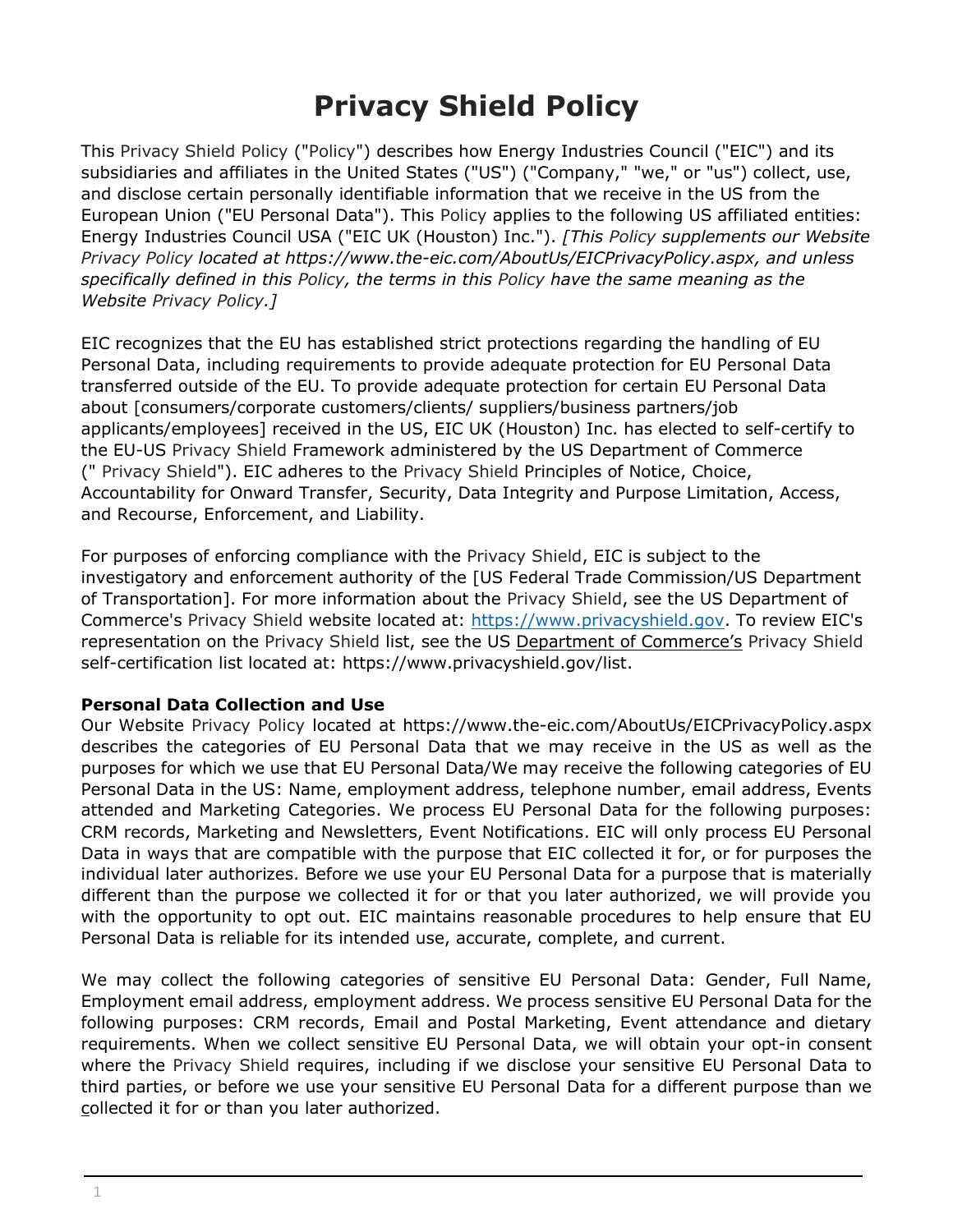## **Data Transfers to Third Parties**

Third-Party Agents or Service Providers. We may transfer EU Personal Data to our third-party agents or service providers who perform functions on our behalf [as described in our Website Privacy Policy/including: Marketing emails and Event attendance. Where required by the Privacy Shield, we enter into written agreements with those third-party agents and service providers requiring them to provide the same level of protection the Privacy Shield requires and limiting their use of the data to the specified services provided on our behalf. We take reasonable and appropriate steps to ensure that third-party agents and service providers process EU Personal Data in accordance with our Privacy Shield obligations and to stop and remediate any unauthorized processing. Under certain circumstances, we may remain liable for the acts of our third-party agents or service providers who perform services on our behalf for their handling of EU Personal Data that we transfer to them.

Third-Party Data Controllers. In some cases, we may transfer EU Personal Data to unaffiliated third- party data controllers. These third parties do not act as agents or service providers and are not performing functions on our behalf. We may transfer your EU Personal Data to thirdparty data controllers for the [purposes described in our Website Privacy Policy/following purposes: Email Marketing and Event Attendance]. We will only provide your EU Personal Data to third-party data controllers where you have not opted-out of such disclosures, or in the case of sensitive EU Personal Data, where you have opted-in if the Privacy Shield requires consent. We enter into written contracts with any unaffiliated third-party data controllers requiring them to provide the same level of protection for EU Personal Data the Privacy Shield requires. We also limit their use of your EU Personal Data so that it is consistent with any consent you have provided and with the notices you have received.] [If we transfer your EU Personal Data to one of our affiliated entities within our corporate group, we will take steps to ensure that your EU Personal Data is protected with the same level of protection the Privacy Shield requires.]

Disclosures for National Security or Law Enforcement. Under certain circumstances, we may be required to disclose your EU Personal Data in response to valid requests by public authorities, including to meet national security or law enforcement requirements.

#### **Security**

EIC maintains reasonable and appropriate security measures to protect EU Personal Data from loss, misuse, unauthorized access, disclosure, alteration, or destruction in accordance with the Privacy Shield.

#### Access Rights

You may have the right to access the EU Personal Data that we hold about you and to request that we correct, amend, or delete it if it is inaccurate or processed in violation of the Privacy Shield. These access rights may not apply in some cases, including where providing access is unreasonably burdensome or expensive under the circumstances or where it would violate the rights of someone other than the individual requesting access. If you would like to request access to, correction, amendment, or deletion of your EU Personal Data, you can submit a written request to the contact information provided below. We may request specific information from you to confirm your identity. In some circumstances, we may charge a reasonable fee for access to your information.

#### Questions or Complaints

You can direct any questions or complaints about the use or disclosure of your EU Personal Data to us at [houston@the-eic.com](mailto:houston@the-eic.com) or by phone at +1 713 783 1200. [You may also contact our EU affiliate, EIC at [info@the-eic.com](mailto:info@the-eic.com) or by phone at +44 020 7091 8600 with any questions or